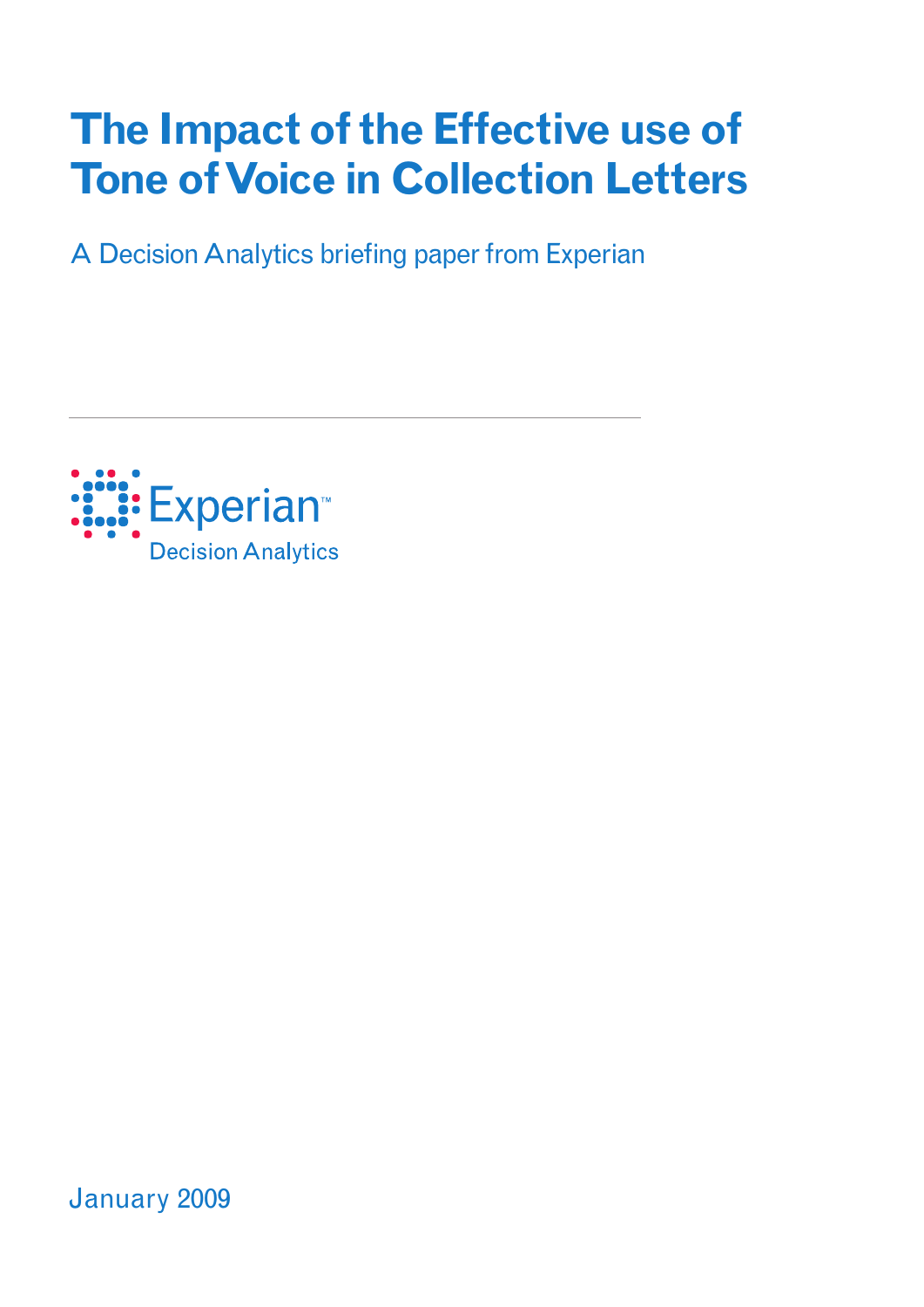## **Introduction**

The way in which you communicate with your debtors really does impact the effectiveness of your collections operation.

At the heart of any collections operation is the quality of the correspondence and, in particular, the tone of voice adopted with the debtor. In short, what you say is important, but how you say it has a critical impact on its effectiveness.

To help guide best practice in this area and provide areas for consideration when designing and implementing customer letters within a collections strategy, Experian commissioned a programme of qualitative research to explore how consumers react to the words used to commuicate with them about their debt.

#### The research employed two focus groups of varying demographic backgrounds in order to obtain a broad perspective. This aided evaluation of the aspects which produce a positive response, without causing inappropriate anxiety. **The research**

The focus groups were shown collections letters from different stages of the collections process. These were a mixture of actual letters currently in use and letters drafted by a specialist communications consultant to reflect alternative "softer" and "harder" approaches as a means of eliciting opinion and reaction from the groups.

The group's role was to review the tone of voice used in letters throughout the collection and debt management lifecycle. The variance in tone was considered by the groups to help identify the aspects deemed to be most appropriate and effective. The discussion process is outlined below:

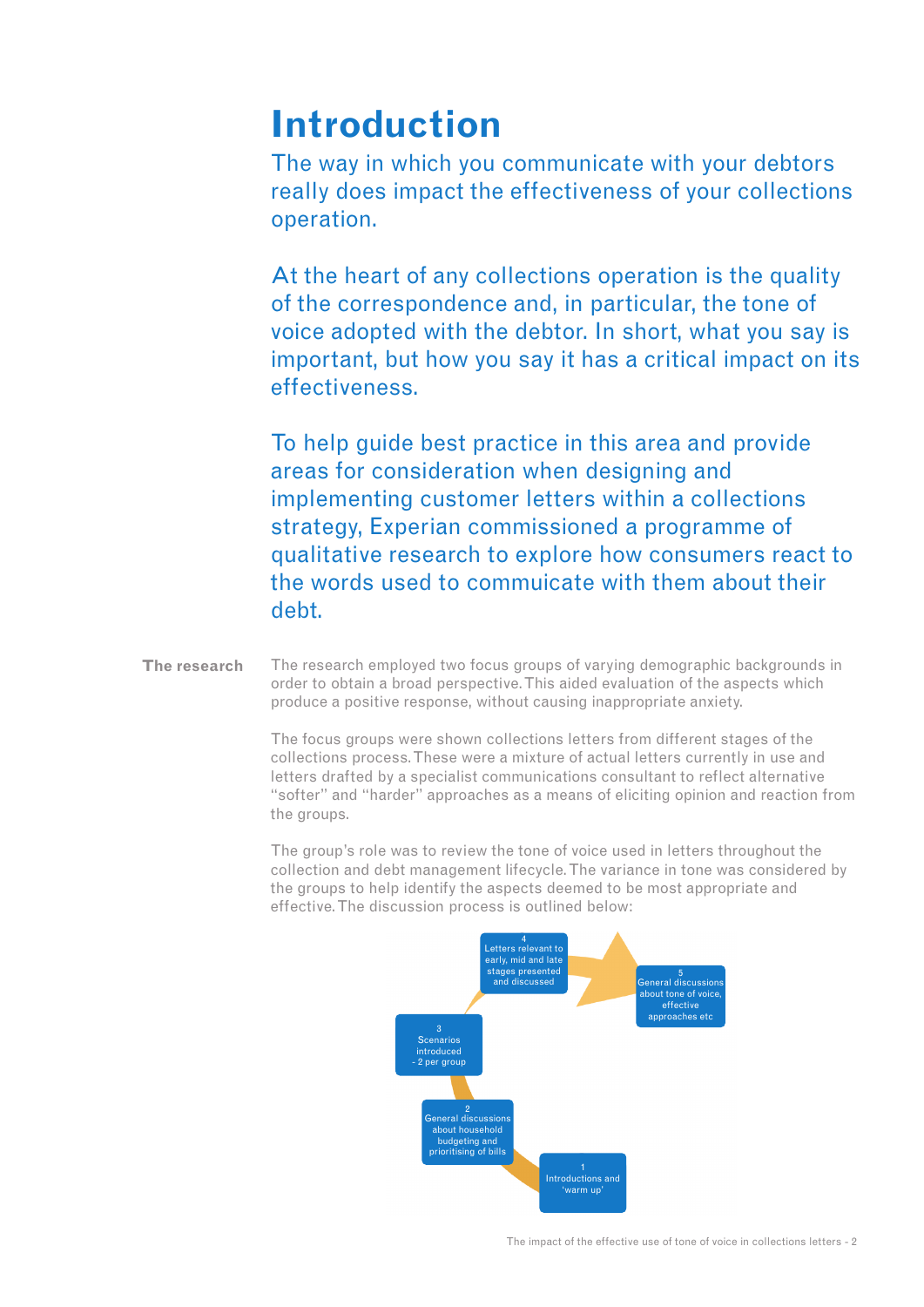The principal aim was to identify the most effective communication approach, whilst balancing appropriateness and clarity of message.

The letters reference a mixture of products from bank loans to retail credit. Length and message - and, most importantly, tone of voice - varied across the letters, and all of these aspects were discussed by the two working groups.

| <b>Group</b>  | Life stage          | <b>Notes</b>                                                                                     |
|---------------|---------------------|--------------------------------------------------------------------------------------------------|
|               |                     | Pre-family (aged 18-30)   Mix of students, graduates and young people<br>in full-time employment |
| $\mathcal{P}$ | Family (aged 25-45) | Range of occupations represented but group<br>broadly C1, C2, D in profile                       |

The demographics of the groups were:

Attitudes to debt varied amongst all respondents and their views made for some interesting feedback. Some had been in significant financial difficulty and were fairly resilient to debt, whilst others attempted to manage their finances effectively and pay on time wherever possible.

The scope of letters used to conduct the research is outlined in the table below:

| <b>Product Type</b>  | <b>Eary Stage</b>                                   | <b>Mid Stage</b>                                                                                          | <b>Late Stage</b>           |
|----------------------|-----------------------------------------------------|-----------------------------------------------------------------------------------------------------------|-----------------------------|
| Specialist Ioan      | practice<br>2. Real example                         | 1. Sample: proposed best 1. Sample: proposed best 1. Sample: proposed best<br>practice<br>2. Real example | practice<br>2. Real example |
| <b>Bank loan</b>     | practice<br>2. Sample: soft tone<br>3. Real example | 1. Sample: proposed best 1. Sample: proposed best 1. Sample: Proposed best<br>practice<br>2. Real example | practice                    |
| <b>Retail credit</b> | practice<br>2. Real example                         | 1. Sample: proposed best 1. Sample: proposed best 1. Sample: proposed best<br>practice<br>2. Real example | practice<br>2. Real example |

#### **Managing household budgets**

There were a range of experiences witnessed across the groups in terms of how household budgets are managed:

- Most respondents in the younger group lived in rented, often shared accommodation
- Some used joint accounts to pay bills; others nominated a housemate to be in charge of paying bills
- In both younger and family groups, direct debits were commonplace and used to pay the majority of bills
- A small number of respondents in the family group stated that in some months money is so tight that they are forced to make decisions about which bills to prioritise and many felt that Christmas is an especially difficult time

### **Prioritising household budgets**

The general view was that Council Tax, rent and mortgage payments are the highest priority. This was followed by credit cards, utilities and personal bank loans.

Pension, telecommunication and grocery payments were cited as being of less importance.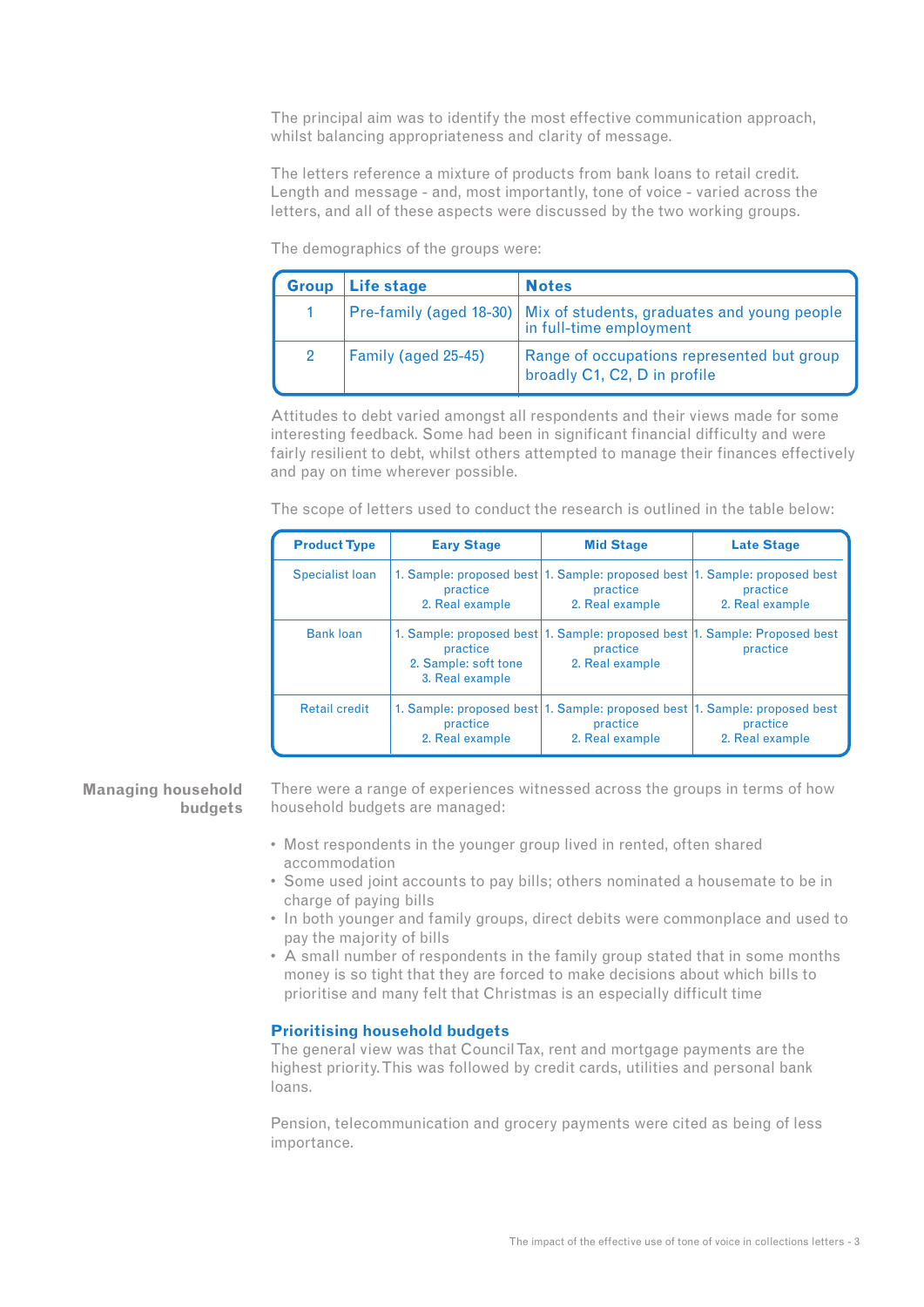#### **Detailed findings**

#### **Respondents consider the most effective approach to be one which includes a combination of clear consequences and the offer of help and support**

It was evident that the sample responded well to the principals of clear, concise communications.

Equally the sample responded well to very specific references to the consequences of non-payment - although brevity was key. Lengthy letters were not seen as effective and often the message was lost on the recipient.

#### **Customers need to be threatened with the consequences of not paying**

The most compelling consequences depend on a customer's background but can include: additional financial penalties; CCJs; impact on credit rating and the embarrassment of a visit from debt recovery agents. However, without the offer of help and support, customers can be frightened to address the issue, even if the consequences of not paying are serious.

#### **Scare-tactics, without the possibility of working out a solution, are likely to result in a 'head in the sand mentality'**

Debt is a frightening thing. For some, the threat of legal action or additional costs is enough to prompt them to settle the debt. However, many respondents suggested that they might be reluctant to pick up the phone if they believed that a hostile reception awaited them or that the only expected, or indeed acceptable, outcome being settlement of the debt in full. Phrases such as 'please have your credit card ready when you phone' could potentially be discouraging to customers.

#### **Respondents expect a different approach and tone of voice depending on (a) the amount owed; (b) how overdue the debt is and (c) the type of company communicating to them**

In the scenarios used for this exercise, respondents tended to view the debt associated with retail as less serious, especially at the early stages; the amount was small and respondents expected overdue amounts plus interest to be added to the next month's statement.

They also felt that retail credit businesses are reluctant to 'get heavy' since they wish to retain the customer's business. There were even suggestions that they encourage debt – and the type of customer attracted to buying goods in this way cannot afford cash purchases. All this makes the 'heavy' approach pretty pointless.

#### **Long letters don't get read**

Both groups agreed that the attention span of customers, especially in relation to letters about money, is very limited. Certainly, a letter that runs to a second page is too long; in fact one full page of A4 is considered daunting by many.

Respondents preferred text to be broken up into 'manageable chunks', using bullet points, headlines and boxes. Respondents claimed that they might not read what appears to be a very long letter (e.g. at late term) if it 'looks boring/serious'.

#### **A letter needs a clear, unambiguous title or headline**

The younger group favoured headlines in bold and red (since they were accustomed to waiting for 'red letters'). Older respondents were less influenced by red text. Respondents also suggested that using red to highlight more than one area of a letter is ineffective.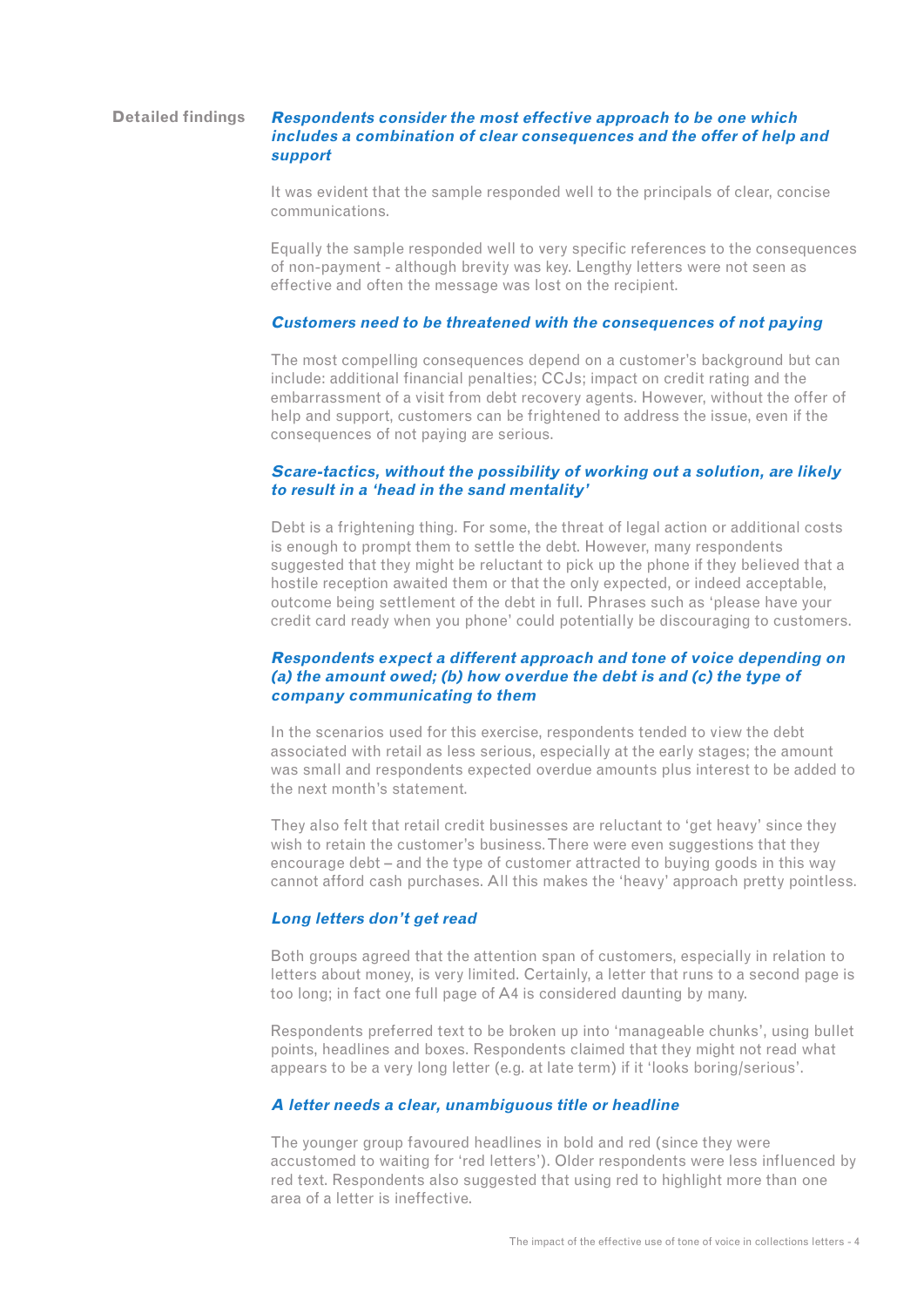#### **Informal language is ineffective**

It was found inappropriate to use overly informal language in a letter which might also, for example, threaten legal action. On a similar theme, overly personal language can seem patronising.

This point was made on many occasions and in relation to numerous examples contained in the sample letters. A tone of voice which is friendly and suggests that the company is approachable is fine, but respondents felt that words and phrases which are 'too chatty' in their tone should be avoided.

The effect, especially if coupled with stronger, potentially threatening language, sends mixed messages and confuses the reader. Younger groups were especially sensitive to this possibility and often suggested that phrases used in the sample letters reminded them of being told off by their parents! They resented a tone which failed to acknowledge their intelligence.

#### **The threat of administration charges for subsequent letters can be effective – but an unexpected charge relating to the current letter is considered unfair and will merely anger customers.**

Both groups expressed some anger at this tactic.

The younger group in particular indicated that it may result in them getting in contact to express their anger.

Both groups claimed that financial penalties might prompt them into settling a debt – provided it is made clear exactly how much will be charged. Amounts of £20 to £25 associated with future correspondence were believed by many to be an effective deterrent to further delaying payment.

#### **Serious threats (credit rating, legal action) tend to concern younger audience far more**

Younger respondents, particularly students, were much keener to protect their credit rating, and the threat of legal action was viewed as very real and potentially disastrous.

The more experienced demographic tended to take a far more cynical approach to both legal threats and the prospect of a poor credit rating.

Both groups agreed on one thing: That communication on this matter needs to be clear and realistic about the impact and how long they may be affected.

#### **The prospect of home visits works for late payers**

The threat of being visited by a debt recovery agent – and the embarrassment this might cause - was considered to be a powerful incentive to pay, but only appropriate for late term debts.

#### **In the example scenarios we provided, three months of non payment represents the point at which respondents felt it was reasonable and appropriate for the provider to 'get heavy'.**

Most respondents felt that it was easy to miss a payment and, as such, companies should give customers the benefit of the doubt. However, three consecutive missed payments is unlikely to be the result of forgetfulness, (or being on holiday, in hospital etc.), and at this point, therefore, it is reasonable - and expected - that a company should take a fairly hard-line approach in recovering its money.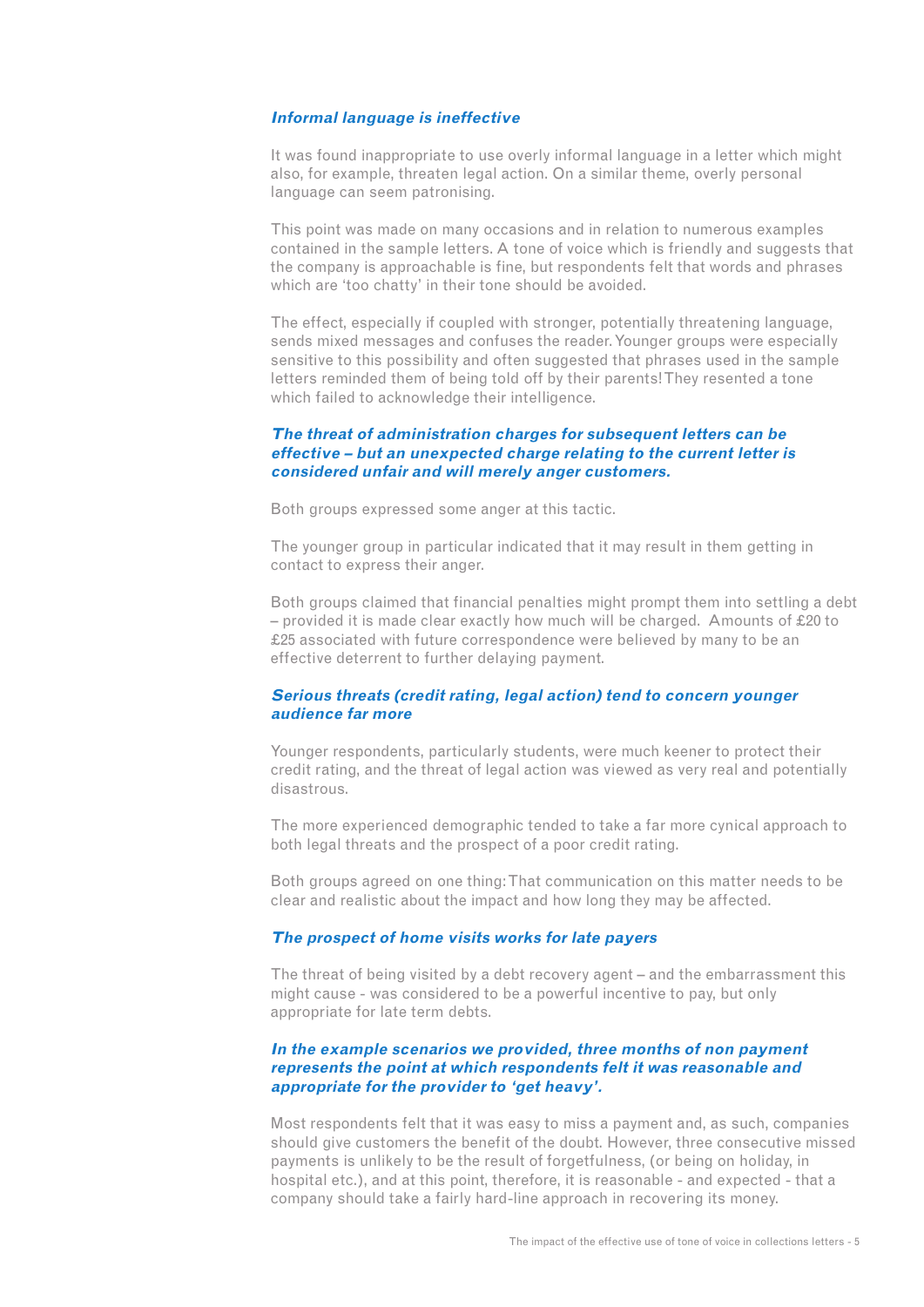### **Passing the debt to a third party debt recovery agency is potentially an effective approach.**

Both groups shared the view that a third party's involvement is indication that the situation has seriously escalated because:

- The agency will only get paid if it recovers the debt
- An additional collection fee is a possibility
- A third party agency will not care about the long-term customer relationship: they have no need to tread carefully
- This paper is based on some very specific qualitative research. The findings are specific to the focus groups that attended the two sessions, however, the level of debate and opinions raised in the sessions has generated some interesting points. **Summary**

Key findings:

- An appropriate tone, clear detail of the consequences and a concilliatory approach are effective in the early phases of collection
- Fees and charges and negative impacts on credit ratings were key motivators to pay
- Charges applied to an account for issuing a letter is disliked and likely to encourage many to contact the organisation to express their frustration
- After 3 months a strong emphasis on serious action is appropriate, including reference to legal action or debt collection agency involvement
- Support should be offered, wherever possible, to aid those in difficulty
- Letters should avoid an informal and patronising tone
- Lengthy letters have a low impact and are often not fully read, resulting in important messages being missed
- Use of red to highlight and focus on a specific point is effective
- Use of red to highlight more than one point is counter-effective

In summary, short and concise letters stating what is owed; what the debt relates to; and what the consequences of non-payment are were found to be highly effective in the collections process.

Interestingly, in some cases, the actual letters currently in use were not deemed as effective by the group as the alternative sample letters presented.

In order to truly evaluate the impact of changes made to collections letters the implementation of champion challenger testing should be used to provide an accurate measurement in a controlled environment. To read more on this subject please refer to the briefing paper Identifying the Optimum Collections Strategy Using Champion Challenger Tools.

Thank you to Nomad communications and Mindset Research

Nomad Communications info@nomadcomms.com www.nomadcomms.com

Mindset Research The Old Bakery, Chock Lane, Westbury-on-Trym, Bristol, BS9 3EX martin@mindsetresearch.co.uk www.mindsetresearch.co.uk